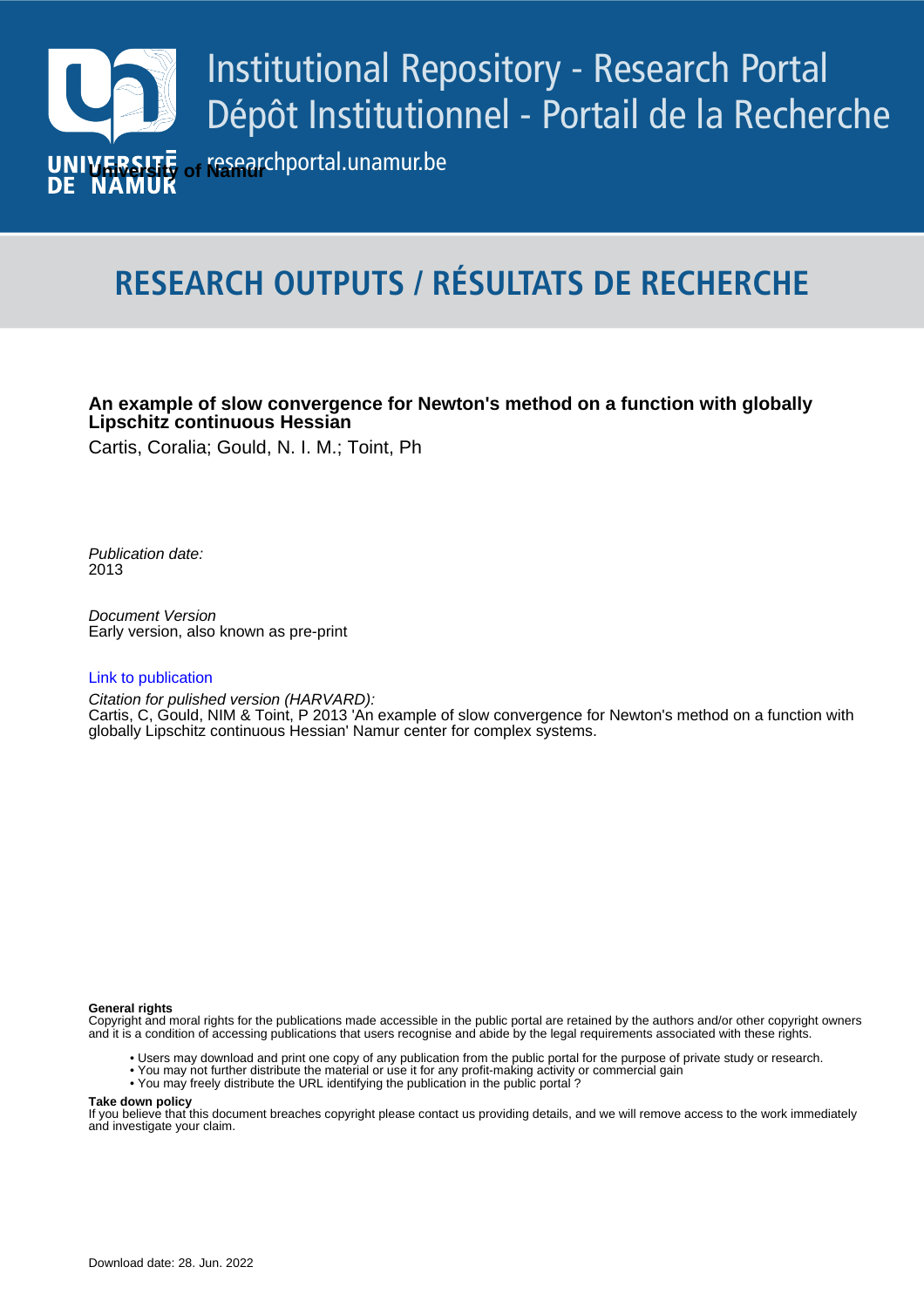

AN EXAMPLE OF SLOW CONVERGENCE FOR NEWTON METHOD on a function with globally Lipschitz continuous Hessian

by C. Cartis, N. I. M. Gould and Ph. L. Toint

Report NAXYS-03-2013 3 May 2013



University of Edinburgh, Edinburgh, EH9 3JZ, Scotland (UK) Rutherford Appleton Laboratory, Chilton, OX11 0QX, England (UK) University of Namur, 61, rue de Bruxelles, B5000 Namur (Belgium) http://www.fundp.ac.be/sciences/naxys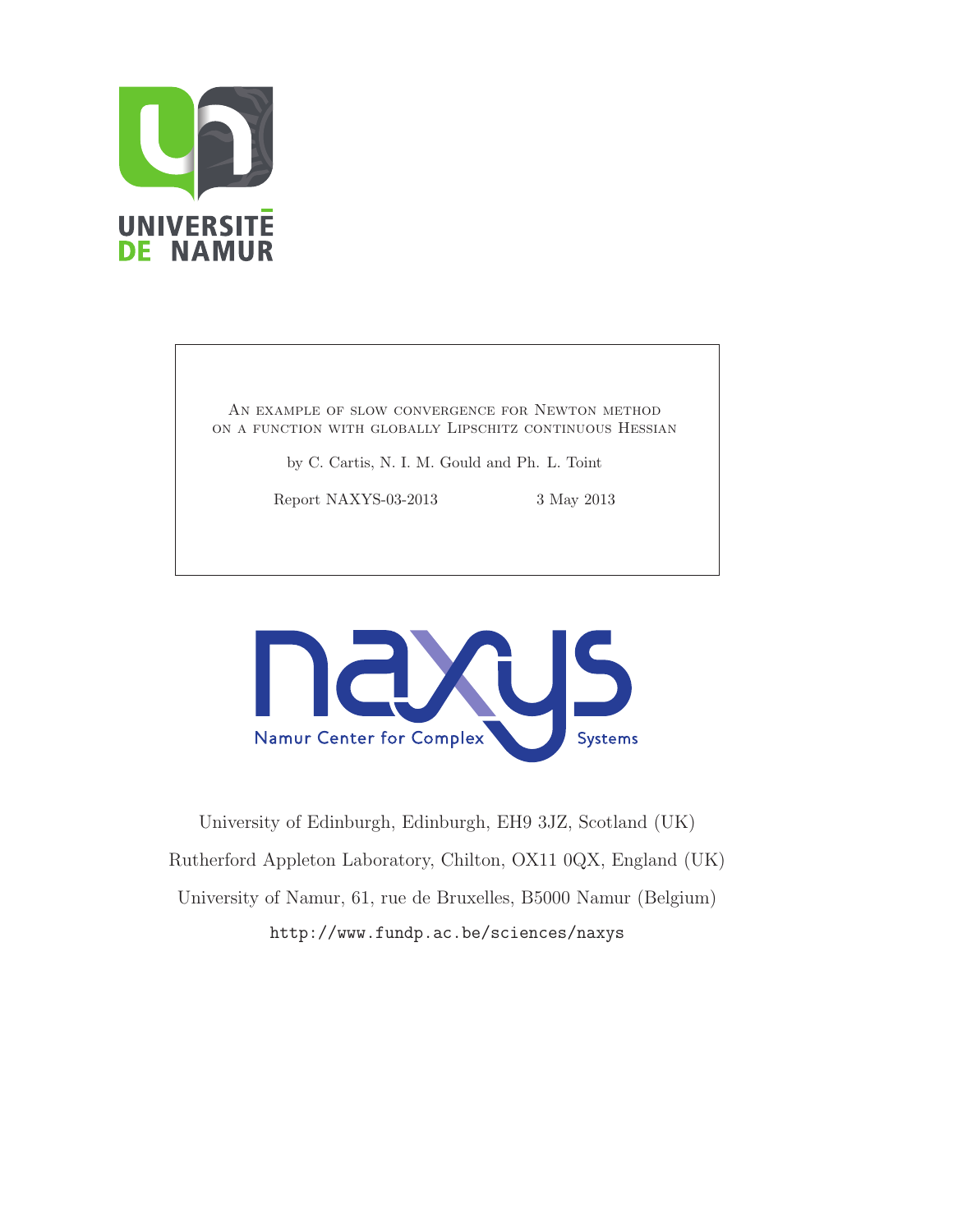# An example of slow convergence for Newton's method on a function with globally Lipschitz continuous Hessian

C. Cartis<sup>\*</sup>, N. I. M. Gould<sup>†</sup> and Ph. L. Toint<sup>‡</sup>

3 May 2013

#### Abstract

An example is presented where Newton's method for unconstrained minimization is applied to find an  $\epsilon$ -approximate first-order critical point of a smooth function and takes a multiple of  $\epsilon^{-2}$ iterations and function evaluations to terminate, which is as many as the steepest-descent method in its worst-case. The novel feature of the proposed example is that the objective function has a globally Lipschitz-continuous Hessian, while a previous example published by the same authors only ensured this critical property along the path of iterates, which is impossible to verify a priori.

# 1 Introduction

Evaluation complexity of nonlinear optimization leads to many surprises, one of the most notable ones being that, in the worst case, steepest-descent and Newton's method are equally slow for unconstrained optimization, thereby suggesting that the use of second-order information as implemented in the standard Newton's method is useless in the worst-case scenario. This counter-intuitive conclusion was presented in Cartis, Gould and Toint (2010), where an example of slow convergence of Newton's method was presented. This example shows that Newton's method, when applied on a sufficiently smooth objective function  $f(x)$ , may generate a sequence of iterates such that

$$
\|\nabla_x f(x_k)\| \ge \left(\frac{1}{k+1}\right)^{\frac{1}{2}+\eta},
$$

where  $x_k$  is the k-th iterate and  $\eta$  is an arbitrarily small positive number. This implies that the considered iteration will not terminate with

$$
\|\nabla_x f(x_k)\| \le \epsilon
$$

and  $\epsilon \in (0,1)$  for  $k < \epsilon^{-2+\tau}$ , where  $\tau = \eta/(1+2\eta)$ . This shows that the evaluation complexity of Newton's method for smooth unconstrained optimization is essentially  $O(\epsilon^{-2})$ , as is known to be the case for steepest descent (see Nesterov, 2004, pages 26-29). This example satisfies the assumption that the second derivatives of  $f(x)$  are Lipschitz continuous *along the path of iterates*, that is, more specifically, that

$$
\|\nabla_{xx} f(x_k + t(x_{k+1} - x_k)) - \nabla_{xx} f(x_k)\| \le L_H \|x_{k+1} - x_k\|
$$

for all  $t \in (0,1)$  and some  $L_H \geq 0$  independent of k. The gradient of this example is globally Lipschitz continuous.

While being formally adequate (and verified by the example if Cartis et al., 2010), this assumption has two significant drawbacks. The first is that it cannot be verified a priori, before the minimization algorithm is applied to the problem at hand. The second is that it has to be made for an infinite sequence

<sup>∗</sup>School of Mathematics, University of Edinburgh, The King's Buildings, Edinburgh, EH9 3JZ, Scotland, UK. Email: coralia.cartis@ed.ac.uk

<sup>†</sup>Numerical Analysis Group, Rutherford Appleton Laboratory, Chilton, OX11 0QX, England (UK). Email: nick.gould@stfc.ac.uk

<sup>‡</sup>Namur Center for Complex Systems (naXys) and Department of Mathematics, University of Namur, 61, rue de Bruxelles, B-5000 Namur, Belgium. Email: philippe.toint@unamur.be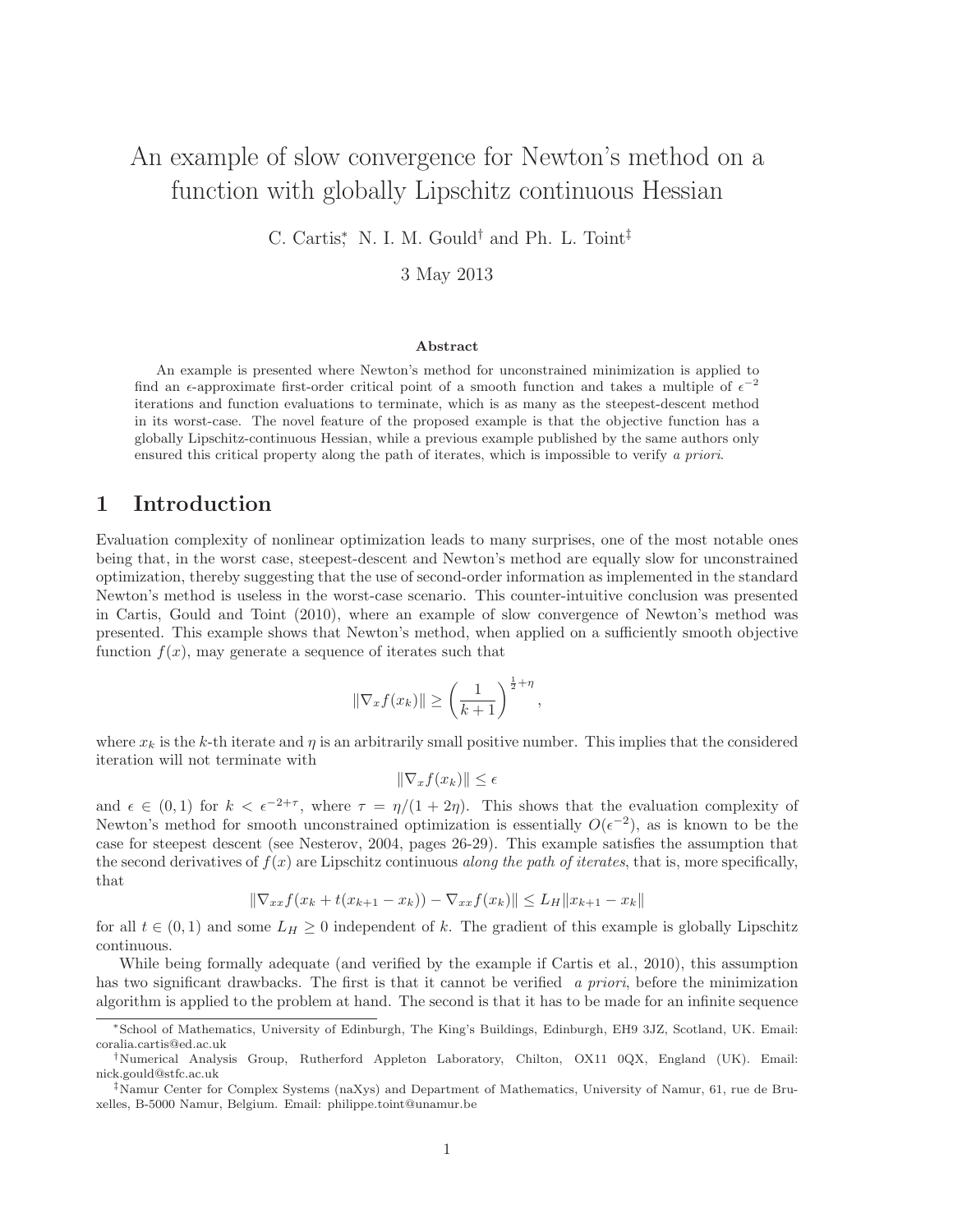of iterates, at least if a result is sought which is valid for all  $\epsilon \in (0,1)$ . It is therefore desirable to verify if the stronger but simpler assumption that  $f(x)$  admits globally Lipschitz continuous second derivatives still allows the construction of an example with  $O(\epsilon^{-2})$  evaluation complexity. It is the purpose of the present note to discuss such an example.

#### 2 The example

Consider the unconstrained nonlinear minimization problem given by

$$
\min_{x \in \mathbb{R}^n} f(x)
$$

where f is a twice continuously differentiable function from  $\mathbb{R}^n$  into  $\mathbb{R}$ , which we assume is bounded below. The standard Newton' method for solving this problem is outlined as Algorithm 2.1, where we use the notation

 $g_k \stackrel{\text{def}}{=} \nabla_x f(x_k)$  and  $H_k \stackrel{\text{def}}{=} \nabla_{xx} f(x_k)$ .

#### Algorithm 2.1: Newton's method for unconstrained minimization

**Step 0: Initialization.** A starting point  $x_0 \in \mathbb{R}^n$  is given. Compute  $f(x_0)$  and  $g_0$ . Set  $k = 0$ .

Step 1: Check for termination. If  $||g_k|| \leq \epsilon$ , terminate with  $x_k$  as approximate first-order critical point.

**Step 2: Step computation.** Compute  $H_k$  and the step  $s_k$  as the solution of the linear system

$$
H_k s_k = -g_k \tag{2.1}
$$

**Step 3: Accept the next iterate.** Set  $x_{k+1} = x_k + s_k$ , increment k by one and go to Step 1.

Of course, the method as described in this outline makes strong (favourable) assumptions: it assumes that the matrix  $H_k$  is positive definite for each k and also that  $f(x_k + s_k)$  sufficiently reduces  $f(x_k)$ for being accepted without any specific globalization procedure, such as linesearch, trust-region or filter. However, since our example will ensure both these properties, the above description is sufficient for our purpose.

#### 2.1 A putative iteration

Our example is two-dimensional. We therefore aim at building a function  $f(x, y)$  from  $\mathbb{R}^2$  into  $\mathbb R$  such that, for any  $\epsilon \in (0, 1)$ , Newton's method essentially takes  $\epsilon^{-2}$  iterations to find an approximate first-order critical point  $(x_{\epsilon},y_{\epsilon})$  such that

$$
\|\nabla_{(x,y)} f(x_{\epsilon}, y_{\epsilon})\| \le \epsilon \tag{2.2}
$$

when started with  $(x_0, y_0) = (0, 0)$ .

Consider  $\tau \in (0,1)$  and an hypothetical sequence of iterates  $\{(x_k,y_k)\}_{k=0}^{\infty}$  such that  $g_k$ ,  $H_k$  and  $f_k = f(x_k, y_k)$  are defined by the relations

$$
g_k = -\left(\begin{array}{c} \left(\frac{1}{k+1}\right)^{\frac{1}{2}+\eta} \\ \left(\frac{1}{k+1}\right)^2 \end{array}\right) \qquad H_k = \left(\begin{array}{cc} 1 & 0 \\ 0 & \left(\frac{1}{k+1}\right)^2 \end{array}\right),\tag{2.3}
$$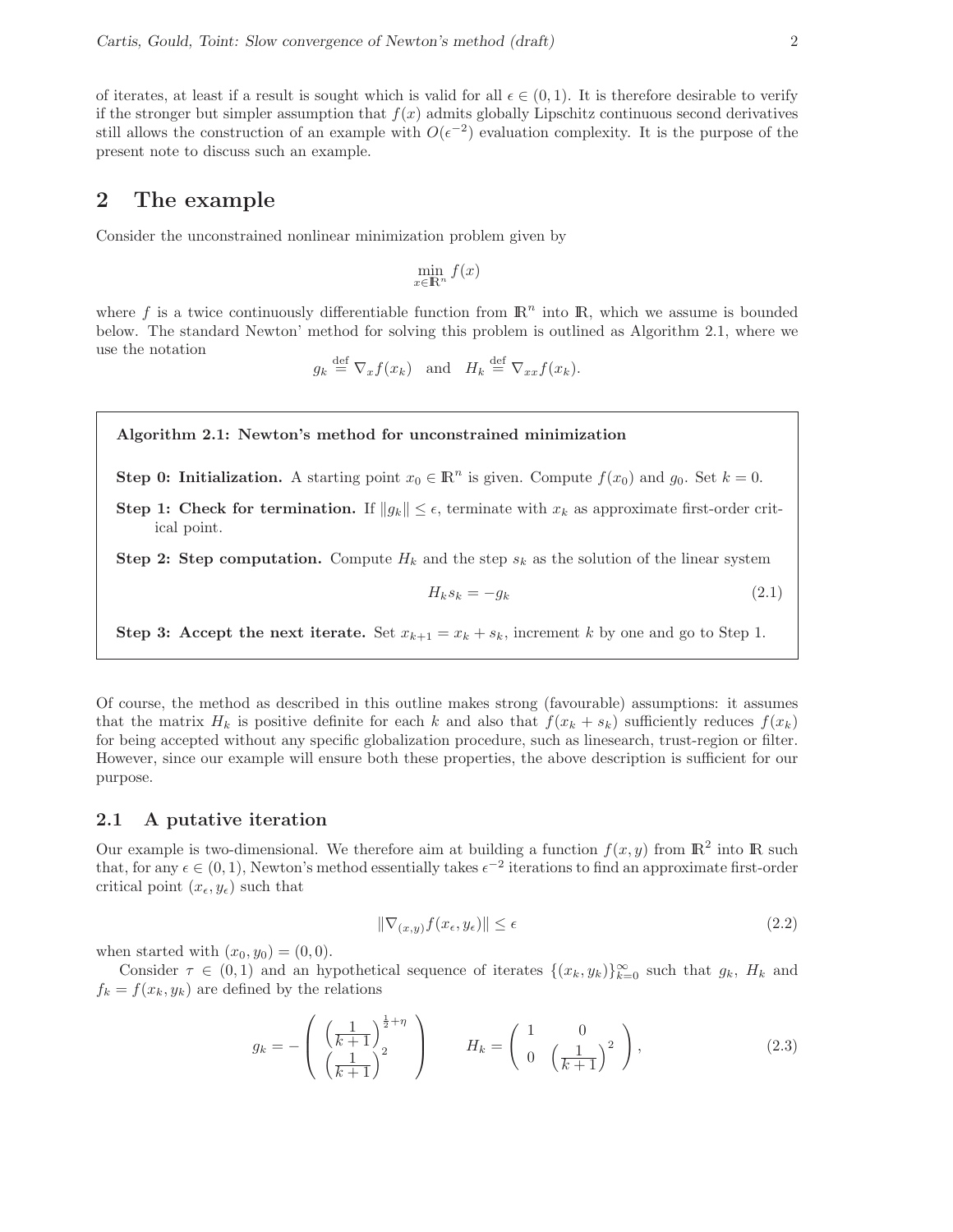for  $k \geq 0$  and

$$
f_0 = \zeta(1+2\eta) + \frac{\pi^2}{6}, \qquad f_k = f_{k-1} - \frac{1}{2} \left[ \left( \frac{1}{k+1} \right)^{1+2\eta} + \left( \frac{1}{k+1} \right)^2 \right] \text{ for } k \ge 1,
$$
 (2.4)

where

$$
\eta = \eta(\tau) \stackrel{\text{def}}{=} \frac{\tau}{4 - 2\tau} = \frac{1}{2 - \tau} - \frac{1}{2}.
$$

If this sequence of iterates can be generated by Newton's method starting from the origin and applied on a twice-continuously differentiable function with globally Lipschitz continuous Hessian, then one may check that

$$
||g_k|| > \left| \frac{\partial f}{\partial x}(x_k, y_k) \right| = \left( \frac{1}{k+1} \right)^{\frac{1}{2-\tau}} > \epsilon \text{ for } k \leq \epsilon^{-2+\tau},
$$

and also that

$$
||g_k|| \le \left(\frac{1}{k+1}\right)^{\frac{1}{2-\tau}} + \left(\frac{1}{k+1}\right)^2 \le 2\left(\frac{1}{k+1}\right)^{\frac{1}{2-\tau}} \le \epsilon \quad \text{for} \quad k \le 4\epsilon^{-2+\tau}.
$$

As a consequence, the algorithm will stop for k in a fixed multiple of  $\epsilon^{-2}$  iterations.

#### 2.2 A well-defined Newton scheme

The first step in our construction is to note that, since we consider Newton's method, the step  $s_k$  at iteration k is defined by the relation  $(2.1)$ , which, together with  $(2.3)$ , yields that

$$
s_k = \left(\begin{array}{c} s_{k,x} \\ s_{k,y} \end{array}\right) = \left(\begin{array}{c} \left(\frac{1}{k+1}\right)^{\frac{1}{2}+\eta} \\ 1 \end{array}\right),\tag{2.5}
$$

and therefore that

$$
x_0 = \begin{pmatrix} 0 \\ 0 \end{pmatrix}, \qquad x_k = \begin{pmatrix} \sum_{j=0}^{k-1} \left( \frac{1}{j+1} \right)^{\frac{1}{2}+\eta} \\ k \end{pmatrix}.
$$
 (2.6)

The predicted value of the quadratic model at iteration  $k$ 

$$
q_k(x_k + s_x, y_k + s_y) \stackrel{\text{def}}{=} f_k + \langle g_k, s \rangle + \frac{1}{2} \langle s, H_k s \rangle \tag{2.7}
$$

at  $(x_{k+1}, y_{k+1}) = (x_k + s_{k,x}, y_k + s_{k,y})$  is therefore given by

$$
q_k(x_{k+1}, y_{k+1}) = f_k + \langle g_k, s_k \rangle + \frac{1}{2} \langle s_k, H_k s_k \rangle = f_k - \frac{1}{2} \left[ \left( \frac{1}{k+1} \right)^{1+2\eta} + \left( \frac{1}{k+1} \right)^2 \right] = f_{k+1}, \quad (2.8)
$$

where the last equality results from  $(2.4)$ . Thus the value of the k-th local quadratic at the trial point exactly corresponds to that planned for the objective function itself at the next iterate of our putative sequence. As a consequence, the sequence defined by (2.6) can be obtained from a well-defined Newton iteration where the local quadratic is minimized at every iteration yielding sufficient decrease, provided we can find a sufficiently smooth function f interpolating  $(2.3)$  at the points  $(2.6)$ . Also note that the sequence  ${f_k}_{k=0}^{\infty}$  is bounded below by zero due to the definition of the Riemann zeta function, which is finite since  $1 + 2\eta > 1$ . Figure 2.1 illustrates the sequence of quadratic models and the path of iterates for increasing  $k$ .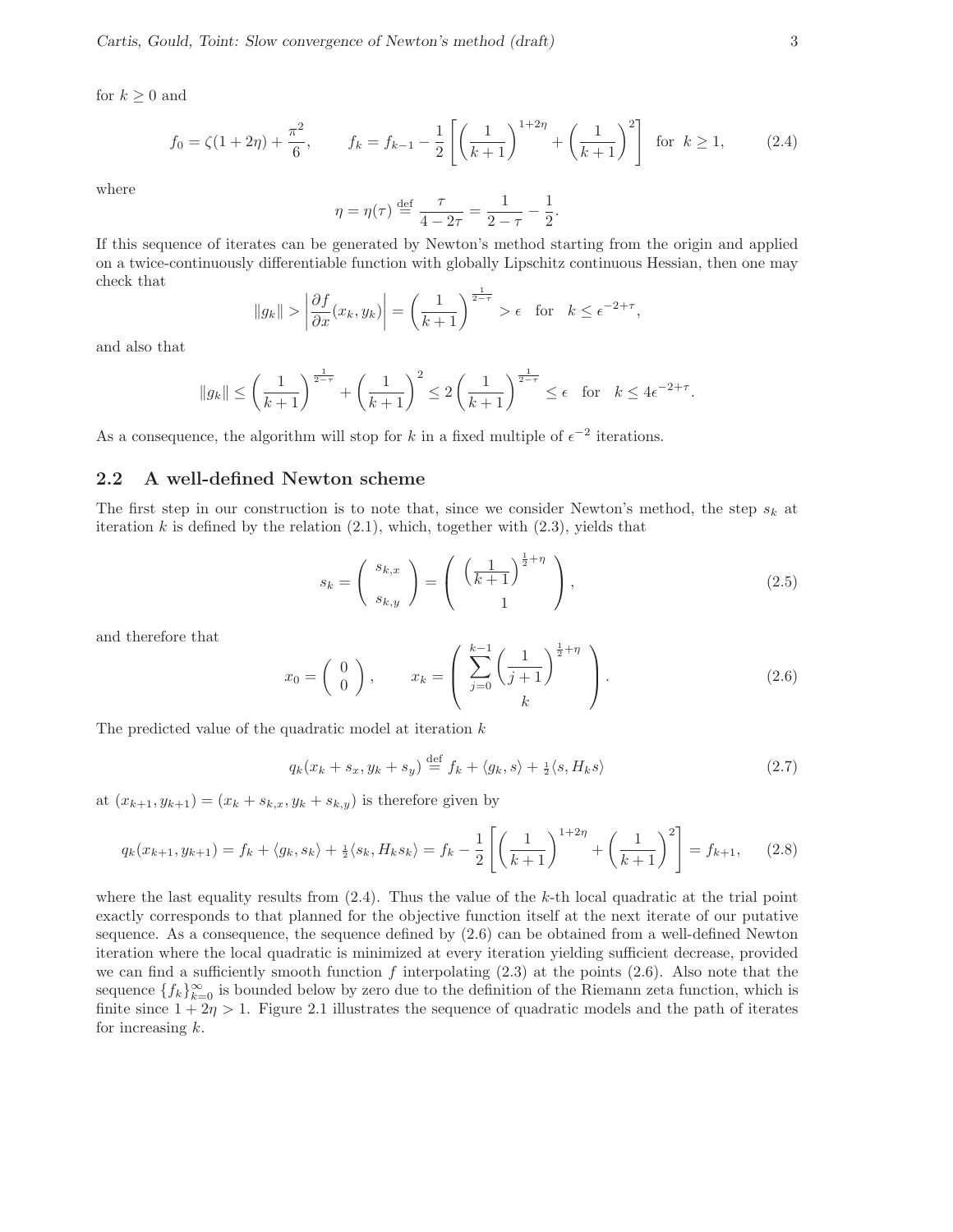

Figure 2.1: Contour line of  $q_k(x, y) = f_k$  (full lines), the disks around the iterates of radius  $\frac{1}{4}$  (shaded) and  $\frac{3}{4}$  (dotted), and the path of iterates for  $k = 0, \ldots 10$ .

#### 2.3 Building the objective function

The next step in our example construction is thus to build a smooth function with bounded second and third derivatives (which implies that its gradient and Hessian are Lipschitz continuous) interpolating (2.3) at (2.6). The idea is to exploit the large components of the step along the second dimension (see (2.5)) to define  $f(x,y)$  to be identical to  $q_k(x,y)$  in a domain around  $(x_k,y_k)$ . More specifically, define, for  $k \geq 1$ ,

$$
\delta(\alpha) \stackrel{\text{def}}{=} \begin{cases} 1 & \text{if } 0 \le \alpha \le \frac{1}{4}, \\ 16\alpha^3 \left[ -5 + 15\alpha - 12\alpha^2 \right] & \text{if } \frac{1}{4} \le \alpha \le \frac{3}{4}, \\ 0 & \text{if } \alpha \ge \frac{3}{4}. \end{cases} \tag{2.9}
$$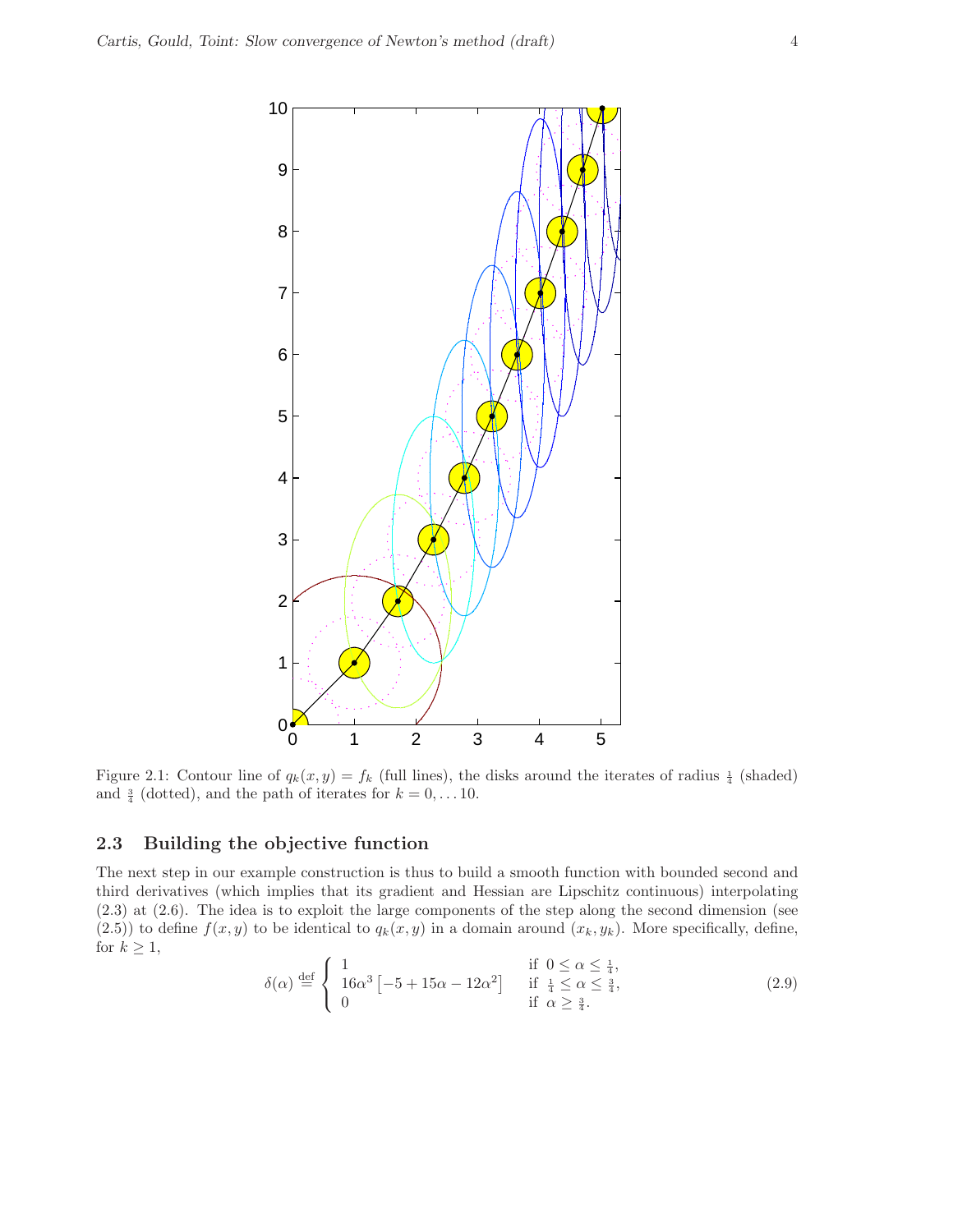This piecewise polynomial is defined<sup>(1)</sup> to be identically equal to 1 near the origin, and to smoothly decrease to zero (with bounded first, second and third derivatives) between  $\frac{1}{4}$  and  $\frac{3}{4}$ . Using this function, we may then define, for each  $k \geq 0$ , a *local support* function

$$
s_k(x,y) \stackrel{\text{def}}{=} \delta \left( \left\| \begin{array}{c} x - x_k \\ y - y_k \end{array} \right\| \right).
$$

which is identically equal to 1 in a (spherical) neighbourhood of  $(x_k, y_k)$  and decreases smoothly (with bounded first, second and third derivatives) to zero for all points whose distance to  $(x_k, y_k)$  exceeds  $\frac{3}{4}$ . The shapes of a support function at  $(1, 1)$  is shown in Figure 2.2.



Figure 2.2: The shape of the support function centered at  $(1, 1)$ 

We are now in position to define the 'useful part' of objective function as

$$
f_{SN1}(x,y) = \sum_{k=0}^{\infty} s_k(x,y) q_k(x,y)
$$
\n(2.10)

for all  $(x, y)$  in  $\mathbb{R}^2$ . Note that the infinite sum in (2.10) is obviously convergent everywhere as it involves at most two nonzero terms for each  $(x, y)$ , because the distance between successive iterates exceeds 1. This function would already serve our purpose, as it obviously interpolates (2.3)-(2.4), is bounded below and has bounded first, second and third derivatives since the large values of  $q_k(x, y)$  that occur in their expressions always occur far from  $(x_k, y_k)$  and are thus annihilated by the support function.

However, for the sake of illustration, we modify  $f_{SN1}(x,y)$  to build

$$
f_{SN}(x,y) = f_{SN1}(x,y) + \left[1 - \sum_{k=0}^{\infty} s_k(x,y)\right] f_{BCK}(x,y),
$$
\n(2.11)

where the background function  $f_{BCK}(x,y)$  only depends on y (i.e.,  $\nabla_x f_{BCK}(x,y) = 0$  for all x) and ensures that  $f_{BCK}(x,y_k) = f_k$  for all x such that  $|x - x_k| \geq \frac{3}{4}$ . Its value is computed, for  $y \geq 0$ , by successive Hermite interpolation of the conditions (2.4) and

$$
\nabla_y f_{BCK}(x, y) = \left(\frac{1}{k+1}\right)^{\frac{1}{2} + \eta}, \quad \nabla_{yy} f_{BCK}(x, y) = 0,
$$

at  $y_k = 0, 1, \ldots$  The shape of the resulting function as a function of y and of its third derivative are shown in Figures 2.3 and 2.4, respectively. It may clearly be extended to the complete real axis without altering its smoothness properties.

$$
\delta(\frac{1}{4}) = 1, \quad \delta'(\frac{1}{4}) = 0, \quad \delta''(\frac{1}{4}) = 0, \quad \delta(\frac{3}{4}) = 0, \quad \delta'(\frac{3}{4}) = 0, \quad \delta''(\frac{3}{4}) = 0.
$$

 $(1)$ Using Hermite interpolation, with boundary conditions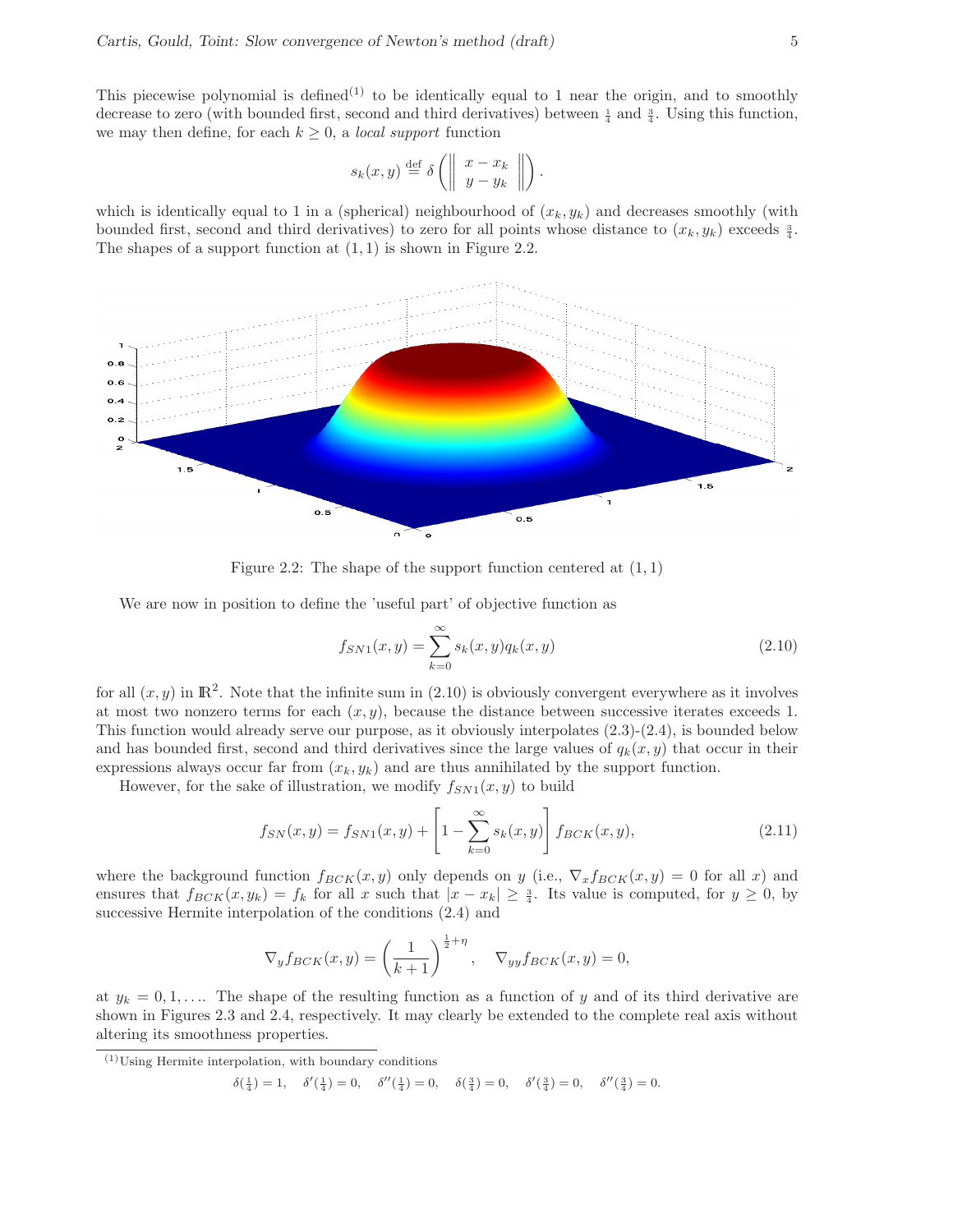

Figure 2.3: The shape of  $f_{BCK}(x,y)$  as a function of  $y$   $(k = 0, \ldots, 10)$ 



Figure 2.4: The shape of the third derivative of  $f_{BCK}(x,y)$  as a function of  $y$   $(k = 0, \ldots, 10)$ 

The modification (2.11) has the effect of 'filling the lansdscape' around the path of iterates, considerably diminishing the variations of the function in the domain of interest. The countour lines of  $f_{SN}(x,y)$ as given by (2.11) are shown in Figure 2.5 on the following page, together with the iteration path. A perspective view is provided in Figure 2.6 on page 8.

# 3 Conclusions and perspectives

We have produced a two dimensional example where the standard Newton's method is well-defined and converge slowly, in the sense that an  $\epsilon$ -approximate first-order critical point is not found in less than  $\epsilon^{-2}$  iterations, an evaluation complexity identical to that of the steepest-descent method. The objective function in this example has globally Lipschitz-continuous second derivatives, showing that this slowly convergent behaviour may still be observed under stronger but simpler assumptions than those used in Cartis et al. (2010). It is interesting to note that this example also applies if a trust-region globalization is used in conjunction with Newton's method, since, because of (2.8), all iterates are very successful and the iteration sequence is thus identical to that analyzed here whenever the initial trust-region radius  $\Delta_0$ is chosen larger than  $||s_0|| = \sqrt{2}$ .

We also observe that the construction used above can be extended to produce examples with smooth functions interpolating general iteration conditions (such as  $(2.3)-(2.4)$ ) provided the successive iterates remain uniformly bounded away from each other. Producing such a sequence of iterates from an original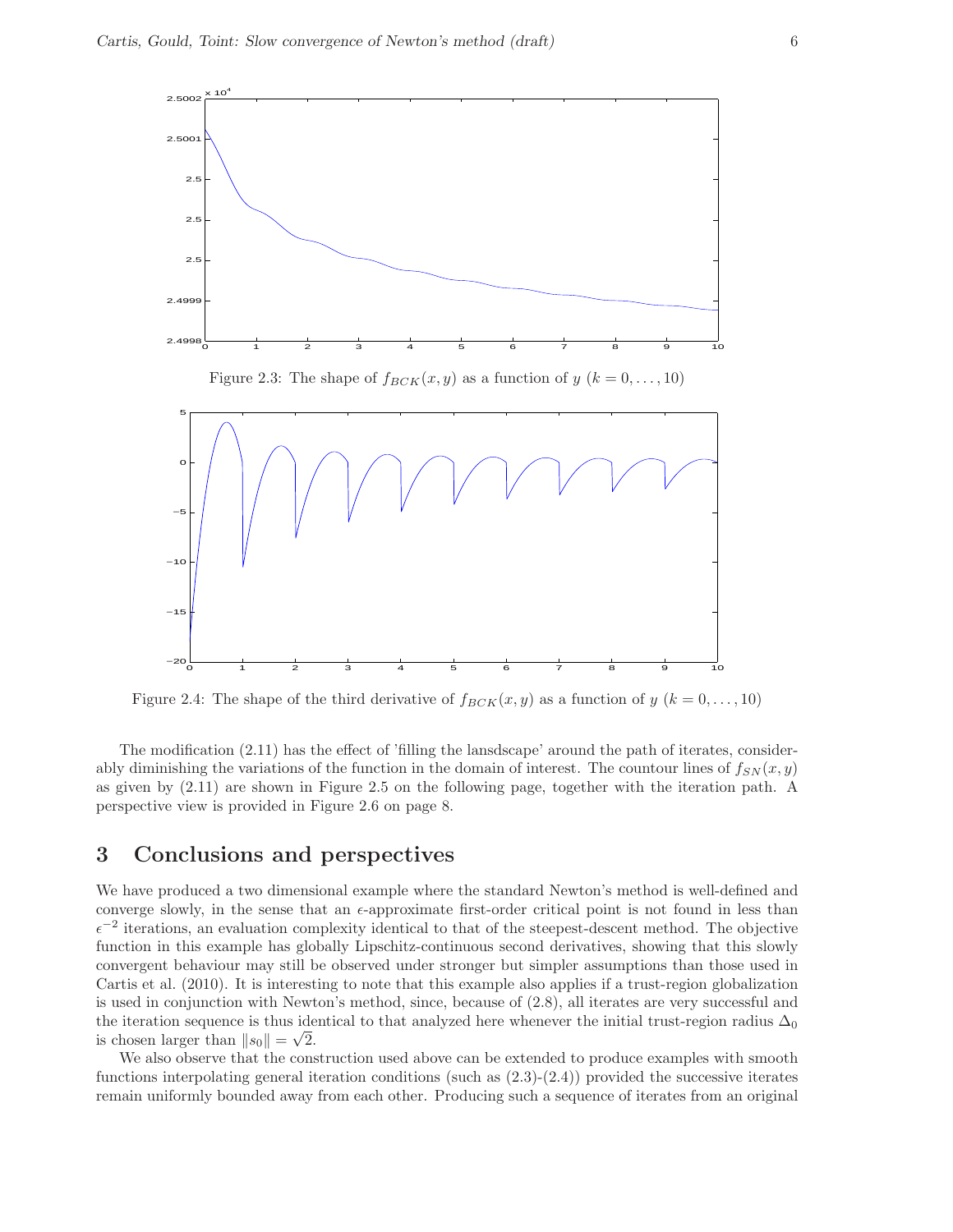

Figure 2.5: Contour lines of  $f_{SN}(x, y)$  and the path of iterates for  $k = 0, \ldots 10$ .

slowly-converging one-dimensional sequence whose iterates asymptotically coalesce can be achieved, as is the case here, by extending the dimensionality of the example.

#### Acknowledgements

The third author is indebted to S. Bellavia; B. Morini and the University of Florence (Italy) for their kind support under the Azione 2 "Permanenza presso le unita' administrativa di studiosi stranieri di chiara fama" during a visit where this note was finalized.

# References

- C. Cartis, N. I. M. Gould, and Ph. L. Toint. On the complexity of steepest descent, Newton's and regularized Newton's methods for nonconvex unconstrained optimization. SIAM Journal on Optimization, 20(6), 2833– 2852, 2010.
- Yu. Nesterov. Introductory Lectures on Convex Optimization. Applied Optimization. Kluwer Academic Publishers, Dordrecht, The Netherlands, 2004.